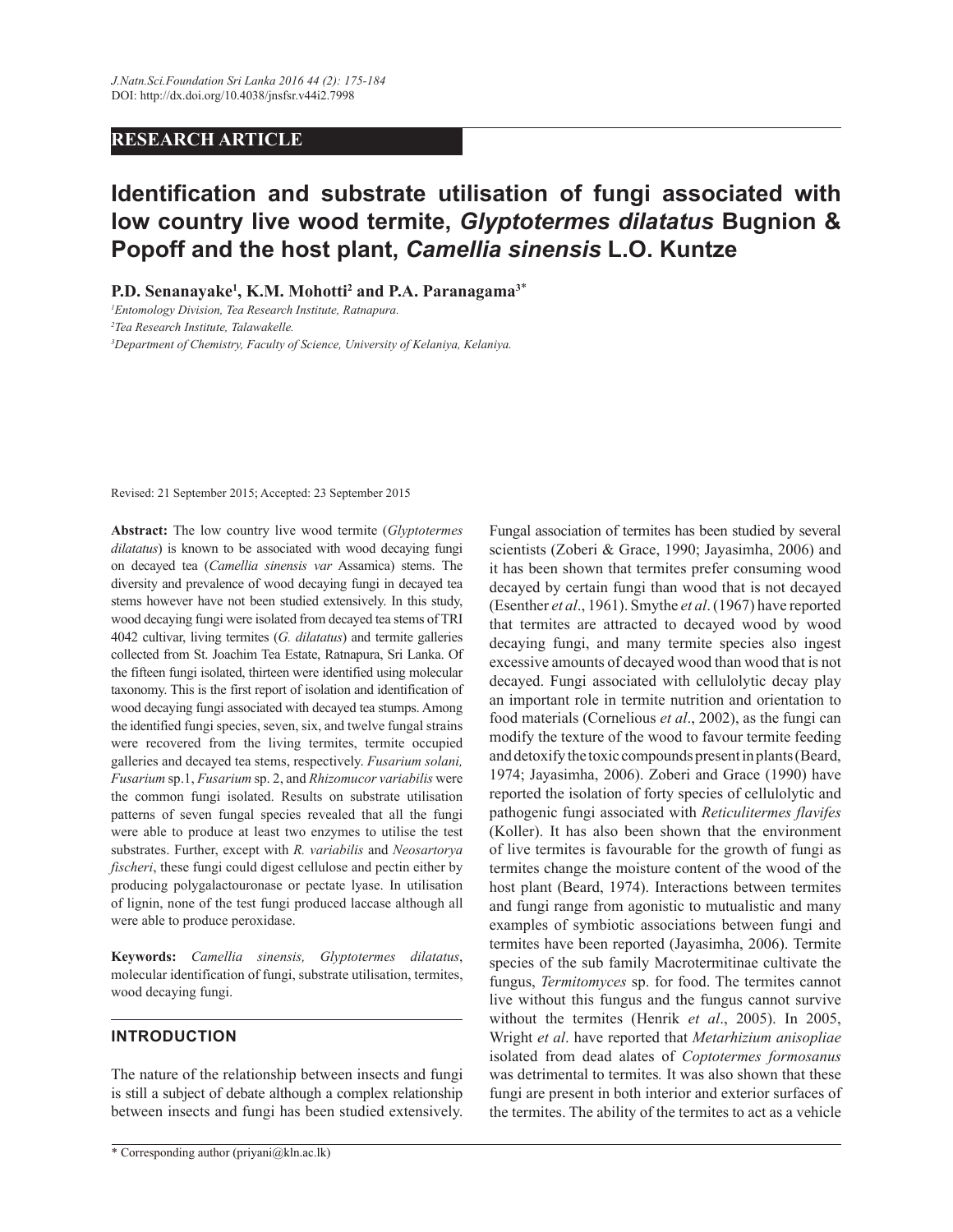for fungi was demonstrated by the isolation of fungi from the exterior surfaces and gut tissues of termites. The observation of hyphae, conidiophores, and conidia clinging to the bodies and appendages of termites further proved the presence of fungi in interior surfaces of termites (Jayasimha, 2006)

 The low country live wood termite, *Glyptotermes dilatatus* is a major insect pest of low grown tea in Sri Lanka. It has been reported that the alates of *G. dilatatus* are attracted to decayed stems and first colonise inside the decayed stem, and continue their feeding to undecayed wood of the tea plant (Vitarana & Mohotti, 2008). A tea plant infested by *G. dilatatus* predisposes the gradual deterioration and leads to bush debilitation and ultimately decease of tea bushes (Vitarana & Mohotti, 2008). High yielding tea varieties planted in low grown areas contain soft wooded skeletons that suffer massive die back and they are highly vulnerable to wood decaying fungi (Sivapalan & Senaratna, 1981). In the laboratory, we have been able to observe that the hexane fraction of wood rot extract obtained from decayed stem of TRI 4042 is more attractive to alates of *G. dilatatus* when compared with the hexane fraction of decayed stems obtained from tea cultivars TRI 2023, TRI 2027 and TRI 4049 (Senanayke *et al*., 2014). A hypothesis formulated in the current investigation was that the biodiversity observed within and among the fungi assemblages could be correlated with the attraction of *G. dilatatus* to decayed stem. Hence the present study was initiated as a survey of fungi associated with termite infested decayed stems of the tea cultivar TRI 4042, living termites and termite galleries, as fungi play a positive role in wood decay and orientation of termites (Cornelious *et al*., 2002). The study was further extended to utilisation of carbon sources by selected fungal species, to investigate the ability of substrate utilisation and evaluate the ability to decompose structural and storage components *in vitro* using pure substrates. It has been reported that enzymes, esterases, lipases, pectinases and polygalacturonases are responsible for the degradation of plant tissues (Petrini *et al.*, 1993). In our ongoing research programme on investigation of the potential of integrated pest management method to control *G. dilatatus*, it was confirmed that the termites are attracted to decayed tea stems (Senanayake *et al*., 2014). Therefore, the work reported in the present study was aimed at demonstrating that the fungi living in live termites/termite galleries/decayed stumps play a major role in facilitating the decomposition of wood. To our knowledge, this is the first investigation providing data on the biodiversity and substrate utilisation of wood decaying fungi isolated from decayed tea stems.

## **METHODOLOGY**

#### **Experimental site and sample collection**

A thirteen year old tea field was selected for this study and 2 1/2 year old pruned stems from TRI 4042 were collected. Field no. 1 of St. Joachim Tea Estate in Ratnapura, Low Country Regional Centre of the Tea Research Institute (latitude 6° 40'58"N and longitude 80° 23'57" E and elevation 128 m amsl), which was infested with the low country live wood termite was chosen. Three study plots consisting of 100 tea bushes per plot were demarcated.

#### **Collection of termites and tea stems**

Samples were collected from the three study plots. Six termite infested bushes were selected randomly, and six decayed stumps intact with undecayed wood containing termite colonies were collected from each plot. The samples were brought to the laboratory in sealed clean polythene bags and kept in covered plastic boxes until they were used in the experiments. The samples were processed within 48 hrs for development of cultures. Fungi were isolated from the collected decayed tea stems of TRI 4042 cultivar, termite galleries in tea stems and living termites.

## **Isolation of fungi from decayed stumps, termite galleries and living termites**

#### *Isolation of fungi from decayed stumps of tea plant*

The decayed stumps were cleaned using tap water to remove soil particles and kept for a few minutes to drain off excess water. The stumps were dissected into small segments (approximately  $1 \times 1 \times 1$  cm) and composite samples were made. Twenty pieces were selected randomly and surface sterilised by sequential immersion for 10 s in 95 % ethanol, 3 min in 0.5 % sodium hypochlorite and 30 s in 75 % ethanol and kept on a sterilised filter paper to drain excess moisture (Balasooriya, 1998; Guo *et al.*, 2003). Surface sterilised segments from each stem sample were inoculated into sterilised potato dextrose agar (PDA) plates supplemented with 1 % streptomycin (4 segments/ plate). The cultures were incubated at 25  $\degree$ C for 7 – 14 days. Developing fungal colonies from each segment were sub-cultured in 2 % malt extract agar (MEA) for further investigation (Balasooriya, 1998; Kannangara *et al*., 2009). The fungi were photographed and deposited as voucher specimens at the Department of Chemistry, University of Kelaniya, Sri Lanka and the Tea Research Institute of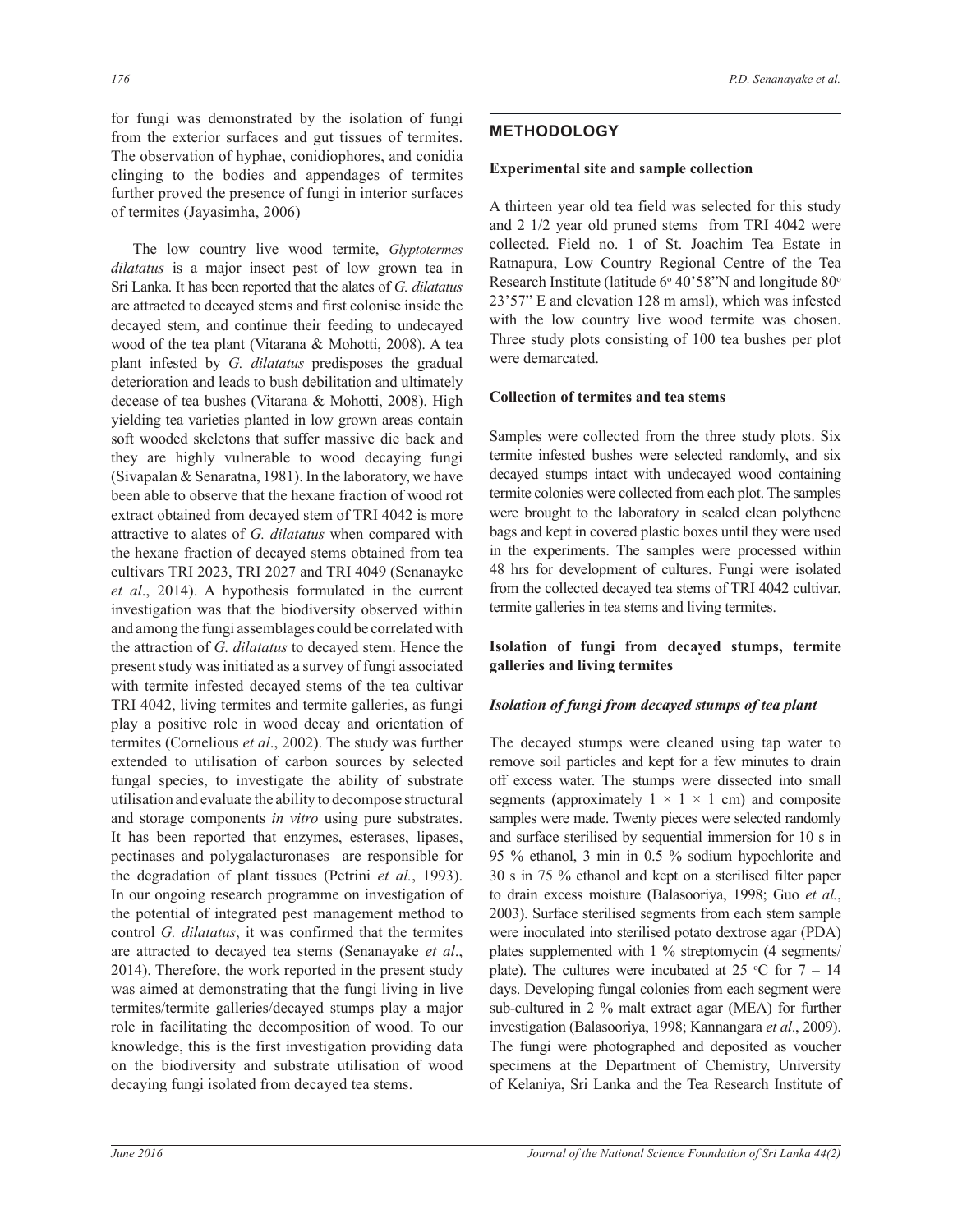Sri Lanka under the accession numbers PS/WR/1, PS/ WR/2, PS/WR/3,PS/WR/4, PS/WR/5, PS/WR/6, PS/ WR/7, PS/WR/8, PS/WR/ 9, PS/WR/10, PS/WR/11, PS/WR/12 and PS/WR/13 (Figure 1).

#### *Isolation of fungi from termite galleries*

Six termite infested bushes from the tea cultivar, TRI 4042 were sampled and a composite sample was made using ten pieces (approximately 1 cm length) of termite galleries from a tea bush, accommodating a total of 60 pieces. Twenty pieces were randomly selected from the composite sample and surface sterilised using the method described by Guo *et al*. (2003). Surface sterilised samples were placed on PDA and incubated at 25  $°C$  for  $7 - 14$ days. Developing fungal colonies from each piece were sub-cultured in 2 % MEA for further investigation (Balasooriya, 1998; Kannangara *et al*., 2009). They were photographed and deposited as voucher specimens at the Department of Chemistry, University of Kelaniya, Sri Lanka and the Tea Research institute of Sri Lanka under the accession numbers PS/TG/1, PS/TG/2, PS/ TG/3, PS/TG/4, PS/TG/5 and PS/TG/6 (Figure 1).

#### *Isolation of fungi from living termites*

Samples from six termite infested bushes were collected from TRI 4042 cultivar and a composite sample of sixty living termites was obtained by collecting 10 living termites from each infested bush. Randomly selected twenty living termites from the composite sample were surface sterilised by using the 1 % sodium hypochlorite and then rinsed three times with sterile distilled water (Jayasimha, 2006). These termites were inoculated on to sterilised PDA and incubated for  $4 - 7$  days. Three replicates were prepared and the developing fungal colonies from each termite were sub-cultured into 2 % MEA for further investigation (Balasooriya, 1998; Kannangara *et al*., 2009). They were photographed and deposited as voucher specimens at the Department of Chemistry, University of Kelaniya, Sri Lanka and the Tea Research Institute of Sri Lanka under the accession numbers PS/TM/1, PS/TM/2, PS/TM/3, PS/TM/4, PS/ TM5, PS/TM/6 and PS/TM/7 (Figure 1).

## **Morphological identification of fungi isolated from living termites, termite galleries and decayed tea stems**

Morphological identification of each fungus was carried out using the sticky tape method (Felgel, 1980) and identification keys (Barnett, 1960; Domsch *et al.,* 1993). The fungal cultures were examined periodically and identified when they sporulated. The cultures were separated into groups based on their morphological characteristics including growth pattern, colony texture, pigmentation, and growth rate of the colonies on PDA. When the fungal colonies sporulated on PDA, small plaques from the edge and the centre of each growing colony were transferred onto glass slides, and examined using a compound light microscope (Leica DMLS, USA) for characteristics of their vegetative and reproductive structures such as hyphal colour and structures, shape and size of conidia, conidiophores, and microsclerotia (Kumar *et al*., 1998; Kannangara *et al*., 2009). The percentage frequency of occurrence of each fungus was calculated using the following formula;

% Frequency  $=$ of occurrence No. of pieces colonised by the fungus Total number of pieces plated  $- \times 100$ 

#### **Molecular identification of isolated fungi**

The identification of isolated pure strains of the fungi was done using a molecular biological protocol by genomic DNA extraction, amplification and sequencing.

## *DNA extraction*

The fungal isolates were grown on PDA plates for 4 – 7 days and the mycelia were harvested and ground in liquid nitrogen. Total DNA was extracted from the ground mycelium of each fungus using a DNeasy Plant Mini Kit (Qiagen, USA) according to the manufacturer's protocol.

#### *Polymerase chain reaction (PCR) amplification*

PCR was carried out using 25 μL reaction volumes, each containing  $2 \mu M$  ITS primers (ITS1-F, ITS4-B) (1  $\mu L$ each), 2 mM  $MgCl<sub>2</sub>$  (2  $\mu$ L), 2  $\mu$ M dNTPs (2.5  $\mu$ L) and Taq polymerase (0.5  $\mu$ L), buffer (5  $\mu$ L) H<sub>2</sub>O (12  $\mu$ L). Taq polymerase was added to the mixture just before the start of PCR. Initial denaturation was done at 94 °C for 4 mins, and 45 s for other following denaturation steps. Primer annealing was done at 55  $\degree$ C for one min and extension was done at  $72 °C$  for  $1 \frac{1}{2}$  mins. Seven mins were given for the final extension. The PCR was carried out for about 30 cycles to obtain maximum PCR products. Success of PCR was confirmed by running the product in agarose gel. ITS1-F  $(5 - CCT)$ GGT CAT TTA GAG GAA GTA  $A - 3'$  and ITS4-B  $(5' - CAG GAG ACT TGT ACA CGG TCC AG - 3')$ primers were used for amplification (Nicolotti *et al*.,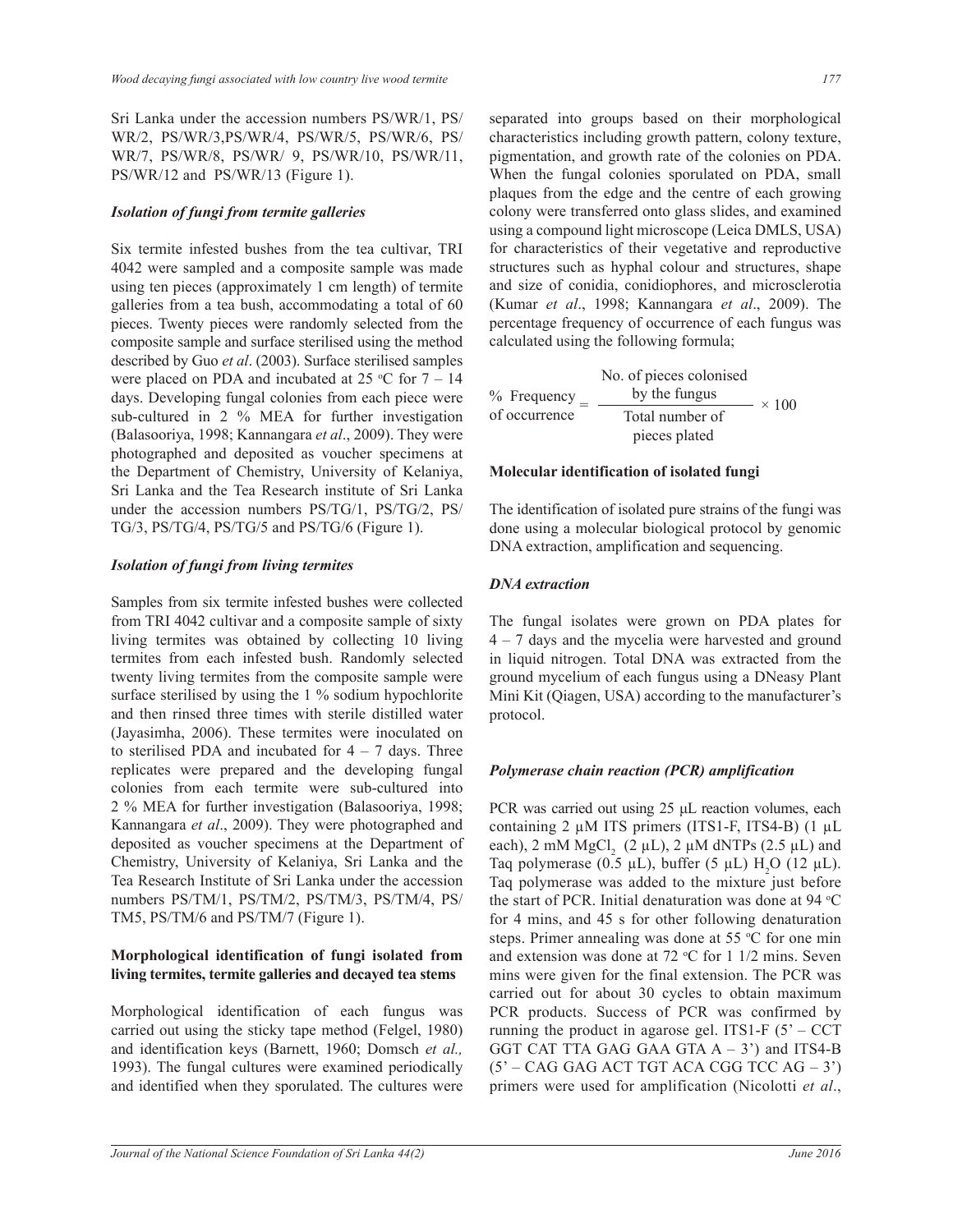2009). Amplified and purified DNA was subjected to DNA sequencing and the obtained sequences were submitted to the GenBank as a nucleotide query and compared with already existing DNA sequences using NCBI BLAST® (*http://www.ncbi.nlm.nih.gov/blast*/). The most similar reference sequences with the query sequences were obtained and used to identify the genus or species of the fungus. The isolates were assigned to a species if the sequence was  $\geq$  99 % similar to a valid species sequence deposited with NCBI GenBank.

# **Utilisation of carbon sources by selected fungi associated with decayed tea stems, termite galleries and living termites**

The ability of seven frequently isolated fungi species (*F. solani*, *Fusarium* sp. 1, *Fusarium* sp. 2, *Aspergillus tamari*, *Aspergillus aculeatus*, *R. variabilis* and *N. fischeri*) to produce extracellular enzymes that degrade plant cell wall components and storage materials was tested using pure substrates; starch, pectin, cellulose and lignin through extracellular enzymes. Each sample was replicated three times.

## *Cellulose*

Cellulose agar medium was prepared with the addition of 1 % cellulose powder to the basal medium at pH 6.2 (Eggins & Pugh, 1961). The agar slants containing cellulose medium (6 mL) were autoclaved at 121  $\degree$ C for 20 mins. After sterilisation the solution in each test tube was mixed thoroughly by hand shaking. Immediately, the test tubes were placed as slants and cooled in an ice bath to prevent the sedimentation of cellulose. Then the agar slants were inoculated with the test fungi and incubated at room temperature ( $28 \pm 2$  °C) for a month. Tubes were observed weekly. Cellulose utilisation was indicated by clearing of the cellulose agar medium beneath and around the actively growing colonies (Kannangara *et al*., 2009).

## *Starch*

The ability to degrade starch by each fungus was assessed through amylolytic enzymes of the test fungi. The medium was prepared using Difco nutrient agar with 5 % starch (Hankin & Anagnostakis, 1975; Kannangara *et al*., 2009). The starch agar plates were inoculated separately with the test fungi and incubated at room temperature (28  $\pm$  2 °C) for 3 – 5 days. Test plates were flooded with  $1\%$  KI/I<sub>2</sub> solution and the production of a clear zone around the active fungal colony indicated the amylolytic activity.

# *Pectin*

The ability of the test fungal species to utilise pectin was assessed by the pectolytic activity of the two enzymes polygalacturonase and pectate lyase. Plates were prepared using the basal medium amended with 0.5 % of liquid citrus pectin (Sigma Aldrich Canada Ltd.) (Eggins & Pugh, 1961; Kannangara *et al*., 2009). The medium at pH 5 was used to detect polygalacturonase activity and at pH 7 it was used to detect pectate lyase activity for optimal activity of enzymes. After incubation of fungal colonies, the plates were flooded with a 1 % aqueous solution of cetavlon (cetyle trimethyl ammonium bromide), which precipitated intact pectin in the medium. Thus a clear zone around the active colonies indicates polygalactouranase activity and the pectate lyase activity of each fungus tested (Hankin & Anagnostakis, 1975; Abdel-Raheem & Shearer, 2002; Kannangara *et al*., 2009).

# *Lignin*

Lignin degradation was assessed indirectly by the production of three enzymes, laccase, peroxidase and tyrosinase, which are involved in depolymerisation of lignin. Each fungal strain was grown on MEA at pH 7. After incubation of fungal colonies at 22  $^{\circ}$ C for 4 – 5 days, the production of each of the three enzymes was observed using the drop tests (Stalpers, 1978; Kannangara *et al*., 2009). The production of laccase was observed using a solution of naphthol (0.1 M) in 96 % ethanol. Drops from this solution were tested on the active marginal hypae of each of the fungal species using a dropper. Diffusion of purplish colouration into the medium indicated the presence of laccase (Stalpers, 1978; Kananagra *et al.*, 2009). The production of peroxidase was observed using a solution of 0.4 %  $H_2O_2$  and 1 % pyrogallol in water [25 mL  $H_2O_2(0.4\%)$ : 25 mL pyrogallol (1 %)]. Drops from this solution (freshly prepared) were tested on the hypae of each of the test fungi. Yellow brownish colouration indicated the production of peroxidase (Amirita *et al*., 2012). The production of tyrosinase was tested using a test solution of *p*-cresol (0.1 M) prepared in 96 % ethanol. Drops from this solution were tested on the marginal hypae of each test fungal species. Appearance of an orange brown colour diffusing into the medium indicates production of tyrosinase (Kaarik, 1965; Amirita *et al*., 2012).

# **Data analysis**

Analysis of variance was carried out for comparison of frequency of occurrence of isolated fungi from the decayed wood, termite galleries and living termites using SAS.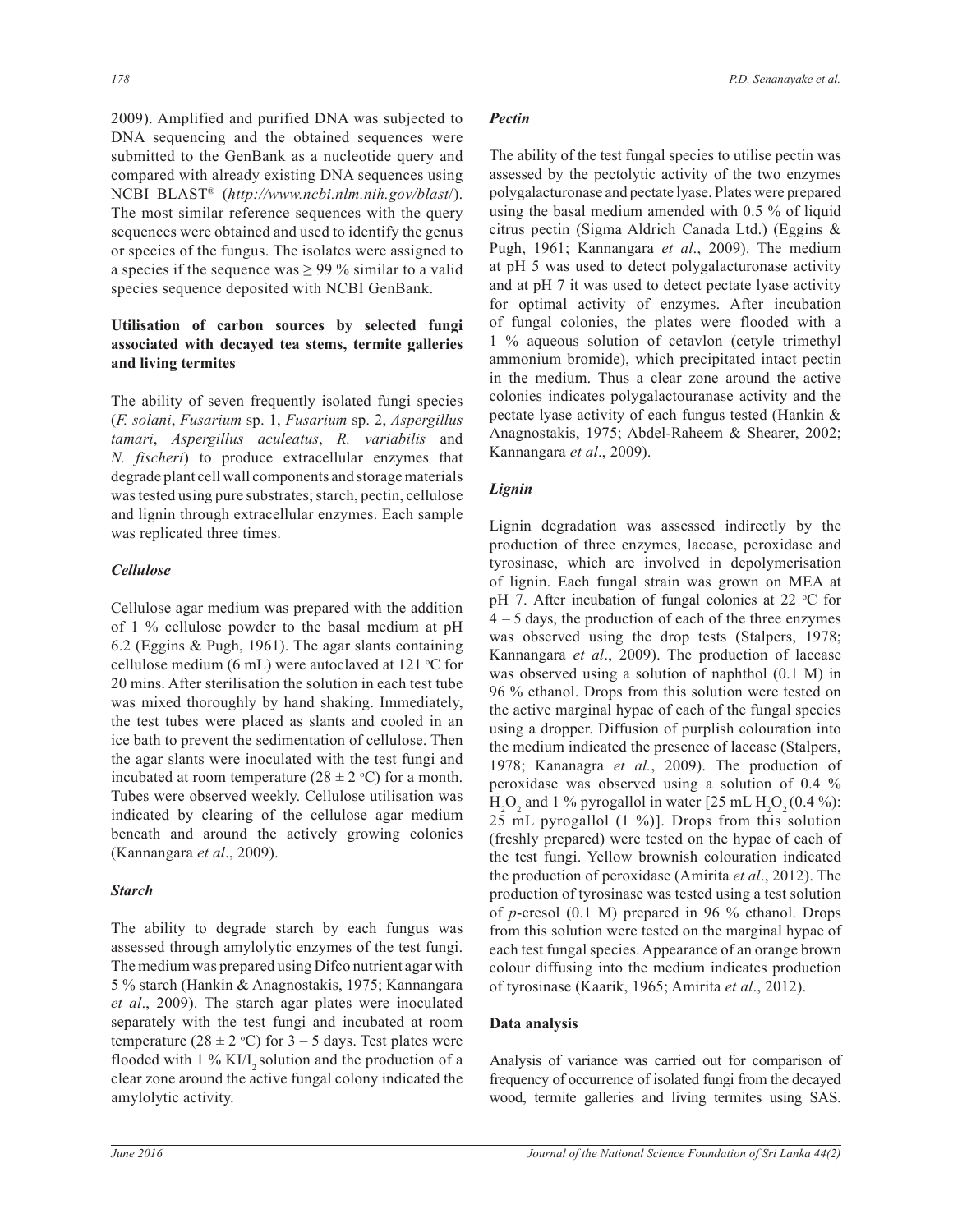Percentages were transformed to arcsine values prior to analysis. Mean separation was carried out using Tukey's studentised test (Aukema *et al*., 2005).

#### **RESULTS AND DISCUSSION**

## **Isolation of fungi from decayed stumps, termite galleries and living termites**

Senanayake *et al*. (2014) have confirmed that *G. dilatatus*  is attracted to decayed tea stems. In this study molecular taxonomy of wood decaying fungi was done in order to identify the fungal species present in decayed stumps, living termites and termite galleries. The total number of fungal species isolated from the three locations was fourteen. Using DNA sequencing studies the identity of twelve of them was confirmed (Figure 1). The number of fungi identified from decayed stumps, which were two and half years old (decayed) pruned stems, termite galleries and living termites were 13, 6 and 7, respectively.

 The frequencies of occurrence of *F. solani*, *Fusarium* sp. 1, *Fusarium* sp. 2, *T. corrugata* and *Lasiodiplodia*  sp*.* in living termites, termite galleries and decayed stumps of TRI 4042 were between  $25 - 60$  % and it was less than 25 % in *R. variabilis*, *A. tamari, A. aculeatus, Trichoderma harzianum, B. ochroleuca, P. lilacinum*  and *F. oxysporum* (Table 1).

In living termites,  $25 - 60\%$  colonisation frequencies were observed for *F. solani*, *Fusarium* sp. 1 and *Fusarium* sp. 2, while *A. tamari, A. aculeatus*, *N. fischeri* and *R. variabilis* showed the frequencies in the range of 10 – 15 %. It was noted that *N. fischerri* was only present in living termites while both *Lasiodiplodia*  sp. and *B. ochroleuca* were not observed in living termites. However, *Lasiodiplodia* sp. (40 – 42 %) and *B. ochroleuca*  $(5 - 7\%)$  assemblages were detected in termite galleries and decayed tea stumps, and *A. tamari, A. aculeatus, N. fischerri, T. harzianum, P. lilacinum*  were absent in termite galleries.

 Table 2 presents the frequencies of occurrence of wood decaying fungi species common in decayed stumps, living termites and termite galleries. The results revealed that the frequencies of four fungal species, *F. solani, Fusarium* sp.1, *Fusarium* sp. 2 and *R. variabilis*  are significantly different (F = 48.91, df = 3, p < 0.0015) among decayed stumps, living termites and termite galleries. Mean separation indicated that the frequency of occurrence  $(50 \pm 1.12)$  of *F. solani* in decayed stumps was significantly ( $p < 0.05$ ) higher than those of living termites  $(25 \pm 1.12)$  and termite galleries  $(30 \pm 2.24)$ , while the frequency of occurrence was not significantly different ( $p > 0.05$ ) between living termites and termite galleries. The frequency of occurrence  $(36.67 \pm 2.9)$  of *Fusarium* sp.1 in decayed stumps was significantly lower  $(p < 0.05)$  than that of living termites  $(60 \pm 1.94)$ , and termite galleries ( $55 \pm 1.94$ ), while it was not significantly different ( $p > 0.05$ ) between living termites and termite galleries. Frequencies of occurrence of *Fusarium*  sp. 2 were not significantly different ( $p < 0.05$ ) among decayed stumps, termite galleries and living termites. The frequencies of occurrence of *R. variabilis* among decayed stumps, termite galleries and living termites were also not significantly different ( $p > 0.05$ ).

 It has been reported that *Fusarium* sp. and *Aspergillus* sp. belonging to the family deuteromycetes cause soft rot of wood in trees, while *T. corrugata* belonging to the family basediomycetes cause wood decay (Eaton & Hale, 1993). Further it has also been reported that *Lasiodiplodia* sp. are associated in tea stems and cause stem canker (Pradeepa *et al*., 2014). In the present study, these fungi were also isolated from decayed stumps, termite galleries and living termites indicating that they facilitate wood decaying in the tea stem. Schubert *et al*. (2008) have reported that *T. harzianum* is a parasitic fungus on other fungi and it is used as an effective bio-control agent to control other fungi. Therefore *T. harzianum* could be a parasitic fungus on wood decaying fungi associated in decayed tea stumps. *Rizomucor variabilis* is common in wood at ground contact and it is less important for wood deterioration (Eaton & Hale, 1993). Therefore *Fusarium* spp., *Aspergillus* spp., *T. corrugata* and *Lasiodiplodia* spp. are the potential fungi that cause soft rot in wood of plants.

## **Utilisation of carbon sources by selected wood decaying fungi associated with decayed tea stems, termite galleries and living termites**

Colonisation of the host tissues by wood decaying fungi involves the digestion of constituents of plant cell wall, and that can be achieved by enzymatic digestion of epidermal cell layers. Lignin, cellulose and pectin are the main components of the cell wall and it is reported that phytopathogens can produce different types of enzymes to digest the components of the cell walls. The present study was conducted with fungi isolated from two and a half years old decayed stems of the cultivar TRI 4042, living termites (*G. dilatatus*) and termite galleries. The ability of the selected fungi to produce extracellular enzymes that degrade plant cell wall components and storage materials was investigated. The results revealed that all the test fungi; *F. solani*, *Fusarium* sp. 1, *Fusarium* sp. 2, *A. tamari*, *A. aculeatus*, *R. variabilis* and *N. fischerii*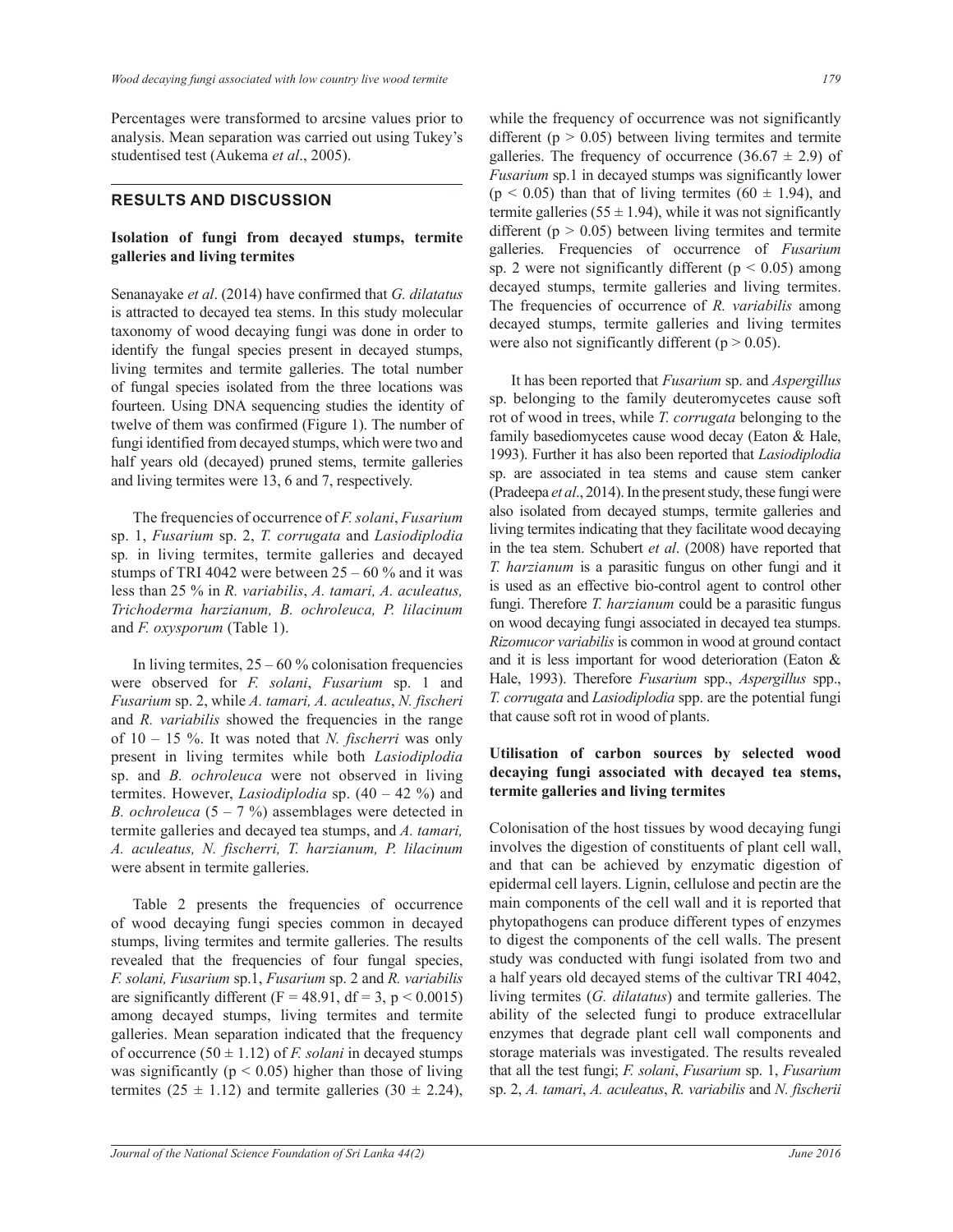| <b>Sequence based</b><br>identification | <b>Sequence with</b><br>best match | Identity (%) | <b>Sporulating structure</b><br>$(10\times40\times1)$ |
|-----------------------------------------|------------------------------------|--------------|-------------------------------------------------------|
| Aspergillus aculeatus                   | KJ653817.1                         | $100\,$      |                                                       |
| Aspergillus tamari                      | JX110981.1                         | 100          |                                                       |
| Bionectria ochroleuca                   | EU552110.1                         | 99           |                                                       |
| Fusarium solani                         | KF751073.1                         | 99           |                                                       |
| Fusarium sp. 1                          | KC478529.1                         | 99           |                                                       |
| Fusarium sp. 2                          | DQ780425.1                         | 99           |                                                       |
| Fusarium oxysporum                      | KJ562372.1                         | 99           |                                                       |
| Lasiodiplodia sp.                       | AB734791.1                         | 99           |                                                       |
| Purpureocillium lilacinum               | KM2466754.1                        | $100\,$      |                                                       |
| Rhizomucor variabilis                   | HM623314.1                         | 99           |                                                       |
|                                         |                                    |              | continued -                                           |

*June 2016 Journal of the National Science Foundation of Sri Lanka 44(2)*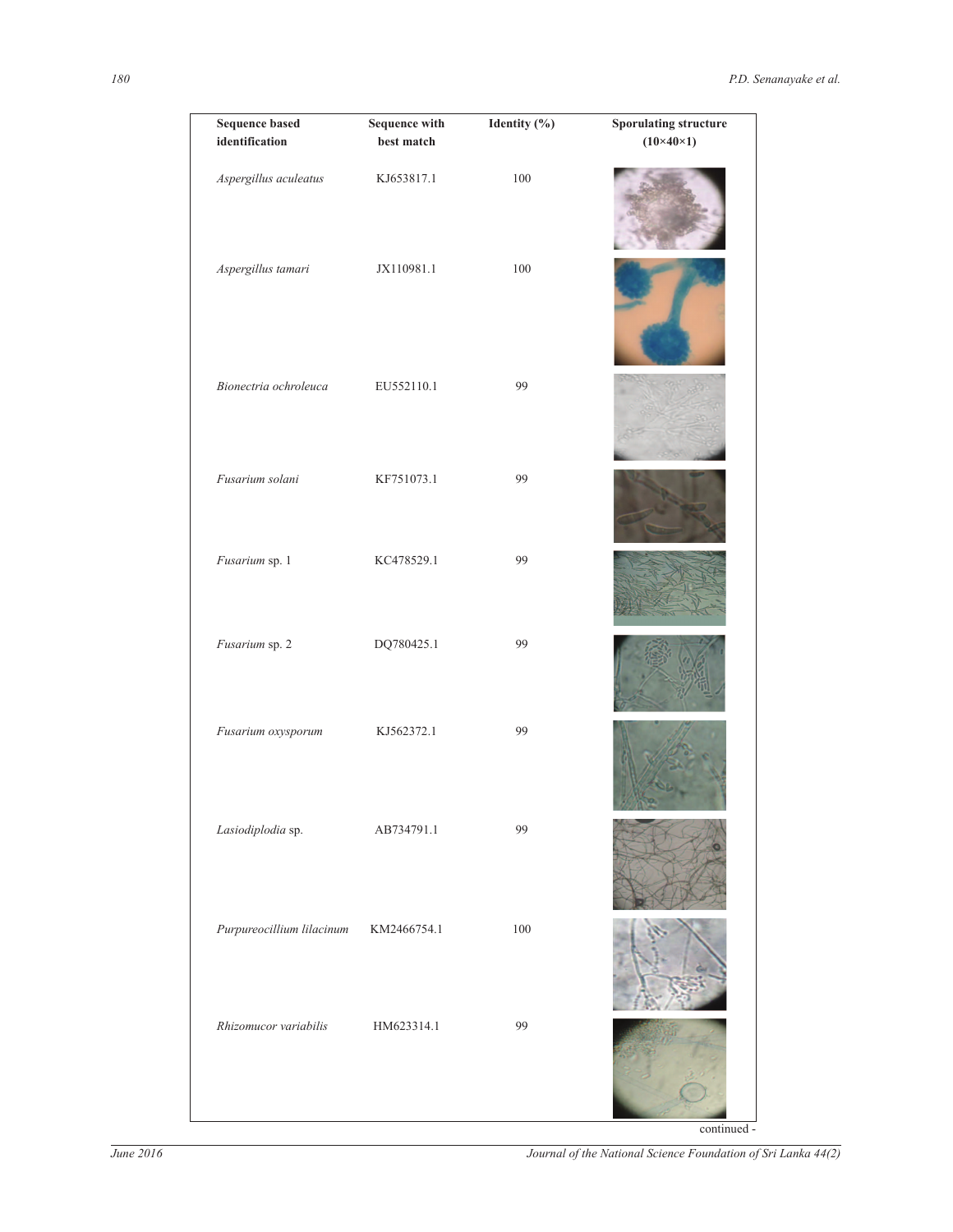continued from page 180

| <b>Sequence based</b><br>identification | <b>Sequence with</b><br>best match | Identity (%) | <b>Sporulating structure</b><br>$(10\times40\times1)$ |
|-----------------------------------------|------------------------------------|--------------|-------------------------------------------------------|
| Trametes corrugate                      | EU661875.1                         | 99           |                                                       |
| Trichoderma harzianum                   | KM207772.1                         | 100          |                                                       |
| Unidentified sp.                        |                                    |              |                                                       |
| Unidentified sp.                        |                                    |              |                                                       |

**Figure 1:** Fungal species isolated from decayed stumps, termite occupied galleries and living termites occupied in stems of cultivar TRI 4042

| Fungal species        |                 | Frequency of occurrence $(\% )$ |                    |
|-----------------------|-----------------|---------------------------------|--------------------|
|                       | Living termites | Termite galleries               | Decayed tea stumps |
| A. aculeatus          | $10 \pm 2.24$   | ND                              | $3.33 \pm 0.65$    |
| A. tamari             | $10 \pm 1.94$   | ND                              | $1.67 \pm 0.65$    |
| B. ochroleuca         | ND              | $5 \pm 1.12$                    | $6.67 \pm 2.58$    |
| <i>F.</i> oxysporum   | ND              | ND                              | $3.33 \pm 0.65$    |
| F. solani             | $25 \pm 1.12$   | $30 \pm 2.24$                   | $50 \pm 1.12$      |
| <i>Fusarium</i> sp. 1 | $60 \pm 1.94$   | $55 \pm 1.94$                   | $36.7 \pm 2.9$     |
| Fusarium sp. 2        | $30 \pm 1.12$   | $25 \pm 1.12$                   | $30 \pm 2.24$      |
| Lasiodiplodia sp.     | ND              | $40 \pm 2.96$                   | $41.67 \pm 2.33$   |
| N. fischeri           | $15 \pm 1.12$   | ND                              | ND                 |
| P. lilacinum          | ND.             | ND.                             | $5 \pm 0$          |
| R. variabilis         | $10 \pm 1.94$   | $10 \pm 1.12$                   | $16.67 \pm 0.65$   |
| T. corrugata          | ND              | ND                              | $33.3 \pm 1.29$    |
| T. harzianum          | ND              | ND                              | $11.67 \pm 2.81$   |

**Table 1:** Frequency of occurrence of different fungal species isolated from surface sterilised living termites, termite galleries and decayed stumps of TRI 4042

ND = not detected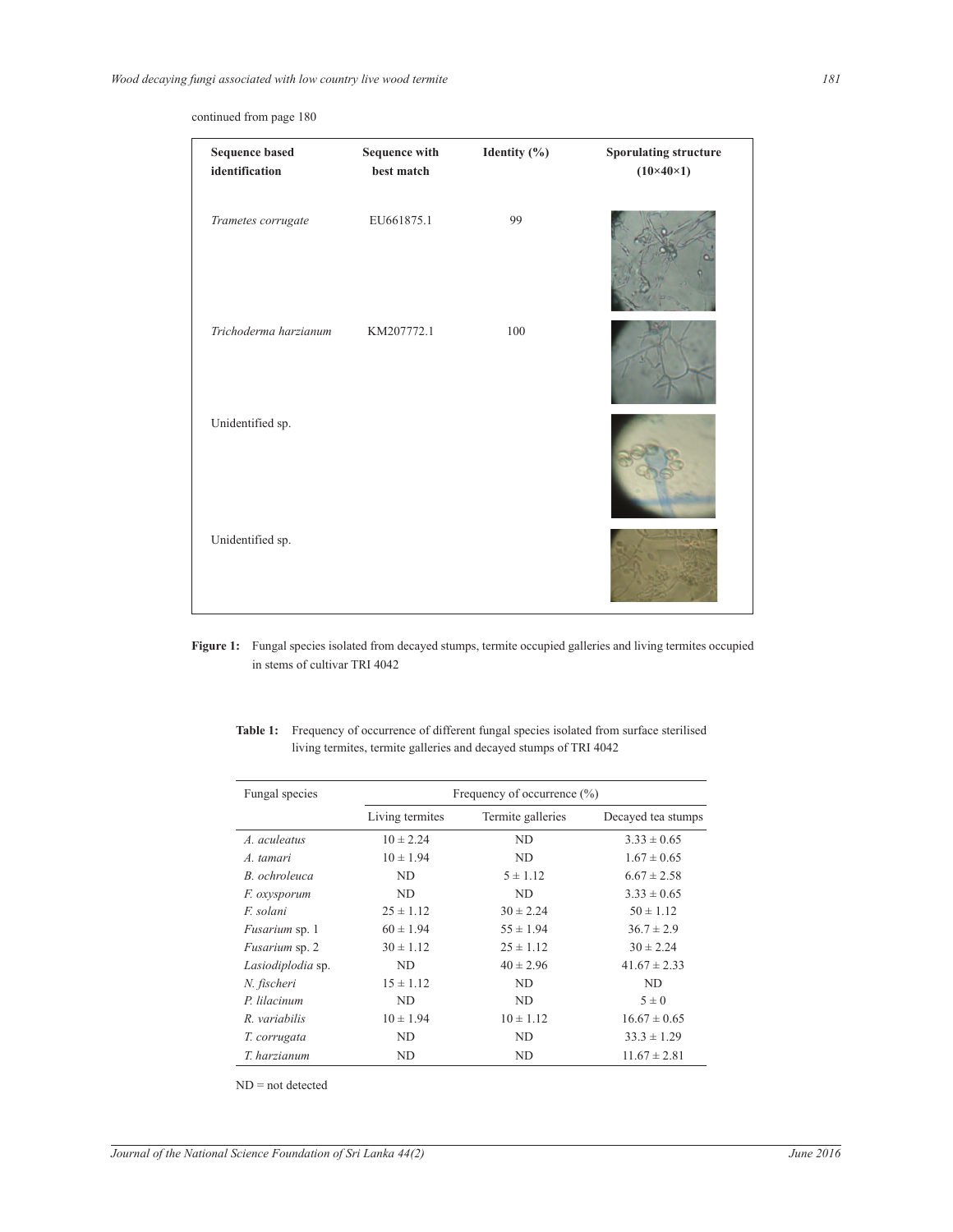|                    | $%$ Frequency of occurrence $\pm$ SE |                       |                       |                          |
|--------------------|--------------------------------------|-----------------------|-----------------------|--------------------------|
|                    | F. solani                            | <i>Fusarium</i> sp. 1 | <i>Fusarium</i> sp. 2 | R. variabilis            |
| Living termites    | $25 \pm 1.12^b$                      | $60 \pm 1.94^{\circ}$ | $30 \pm 1.12^{\circ}$ | $10 \pm 1.94^{\circ}$    |
| Termite galleries  | $30 \pm 2.24^b$                      | $55 \pm 1.94^{\circ}$ | $25 \pm 1.12^a$       | $10 \pm 1.12^a$          |
| Decayed tea stumps | $50 \pm 1.12^a$                      | $36.67 \pm 2.9^b$     | $30 \pm 2.24^{\circ}$ | $10.67 \pm 1.29^{\circ}$ |

Table 2: Mean percentage frequencies of occurrence of fungal species common to decayed tea stumps, termite galleries and living termites

Each data point represents the mean of three replicates  $\pm$  SE; means followed by the same letter(s) in each column are not significantly different according to the Tukey's studentised range test and ANOVA ( $p \leq 0.05$ ).

were able to utilise starch (Table 3). Cellulose utilisation ability was exhibited by *Fusarium* sp. 1, *F. solani* and *A. tamari*. It has been reported that *F. solani* and *Fusarium* sp. isolated from leaf litter in a forest were able to produce cellulase (Agustini *et al*., 2012), and these findings are in agreement with the present study.

 The production of both pectin and polygalacturonic acid degrading enzymes, pectate lyase and polygalctouranase, which are assumed to be responsible for the degradation of cell wall and middle lamella during penetration and colonisation of the host tissue by fungi, was evaluated. The results revealed that five test fungi species, *Fusarium* sp. 1, *F. solani , A. tamari, Fusarium* sp. 2 and *A. aculeatus*  utilised pectin by producing pectate lyase, whereas *R. variabilis* and *N. fischeri* did not produce pectate lyase. Production of polygalctouranase was observed in *Fusarium*  sp. 1, *F. solani, A. tamari* and *Fusarium* sp. 2, while *R. variabilis, A. aculeatus* and *N. fischeri* were not able to produce polygalctouranase. The third major component of wood cell wall is lignin. The ability to utilise lignin (lignin degradation) was evaluated by using the production of three enzymes; laccase, peroxidase and tyrosinase. Lignin degradation by white rot fungi (basidiomycetes) has been studied extensively (Eaton & Hale, 1993). The results revealed that all test fungi can utilise lignin by producing peroxidase but only three fungi, *Fusarium* sp. 2, *Fusarium solani* and *A. aculeatus* could produce tyrosinase to support the digestion of lignin, while none of the test fungi could produce laccase (Table 3). *Rhizomucor variabilis* and *N. fischeri* have less contribution for the deterioration of wood because it did not produce cellulose, pectate lyase and polygalctouranase.

**Table 3:** Substrate utilisation patterns of fungi isolated from surface sterilised *G. dilatatus*

|                       |           |        | Pectin             |               | Lignin |   |        |
|-----------------------|-----------|--------|--------------------|---------------|--------|---|--------|
| Fungal species        | Cellulose | Starch | Polygalactouronase | Pectate lyase | P      | L |        |
| R. variabilis         |           | $^{+}$ |                    |               | $^{+}$ |   |        |
| <i>Fusarium</i> sp. 1 | $^{+}$    | $^{+}$ | $^{+}$             | $^{+}$        | $^{+}$ |   |        |
| Fusarium sp. 2        | $^{+}$    | $^{+}$ | $^{+}$             | $^{+}$        | $^{+}$ |   | $^{+}$ |
| A. tamari             | $^{+}$    | $^{+}$ | $^{+}$             | $^{+}$        | $^{+}$ |   |        |
| F. solani             | $^{+}$    | $^{+}$ | $^{+}$             | $^{+}$        | $^{+}$ |   | $^{+}$ |
| A. aculeatus          | $^{+}$    | $^{+}$ |                    | $^{+}$        | $^{+}$ |   | $^{+}$ |
| N. fischeri           |           | $\div$ |                    |               | $^{+}$ |   |        |
|                       |           |        |                    |               |        |   |        |

Number of replicates = 3  $L = Laccase$   $P = Peroxidase$   $T = Tyrosinase$ 

#### **CONCLUSION**

Decayed tea stumps of TRI 4042 cultivar occupied by *G. dilatatus* contained fourteen species of fungi and twelve species were identified as *F. solani*, *Fusarium* sp. 1, *Fusarium* sp. 2, *T. corrugata, Lasiodiplodia* sp., *R. variabilis*, *A. tamari, A. aculeatus, T. harzianum,*  *B. ochroleuca*, *P. lilacinum* and *F. oxysporum*. Six pure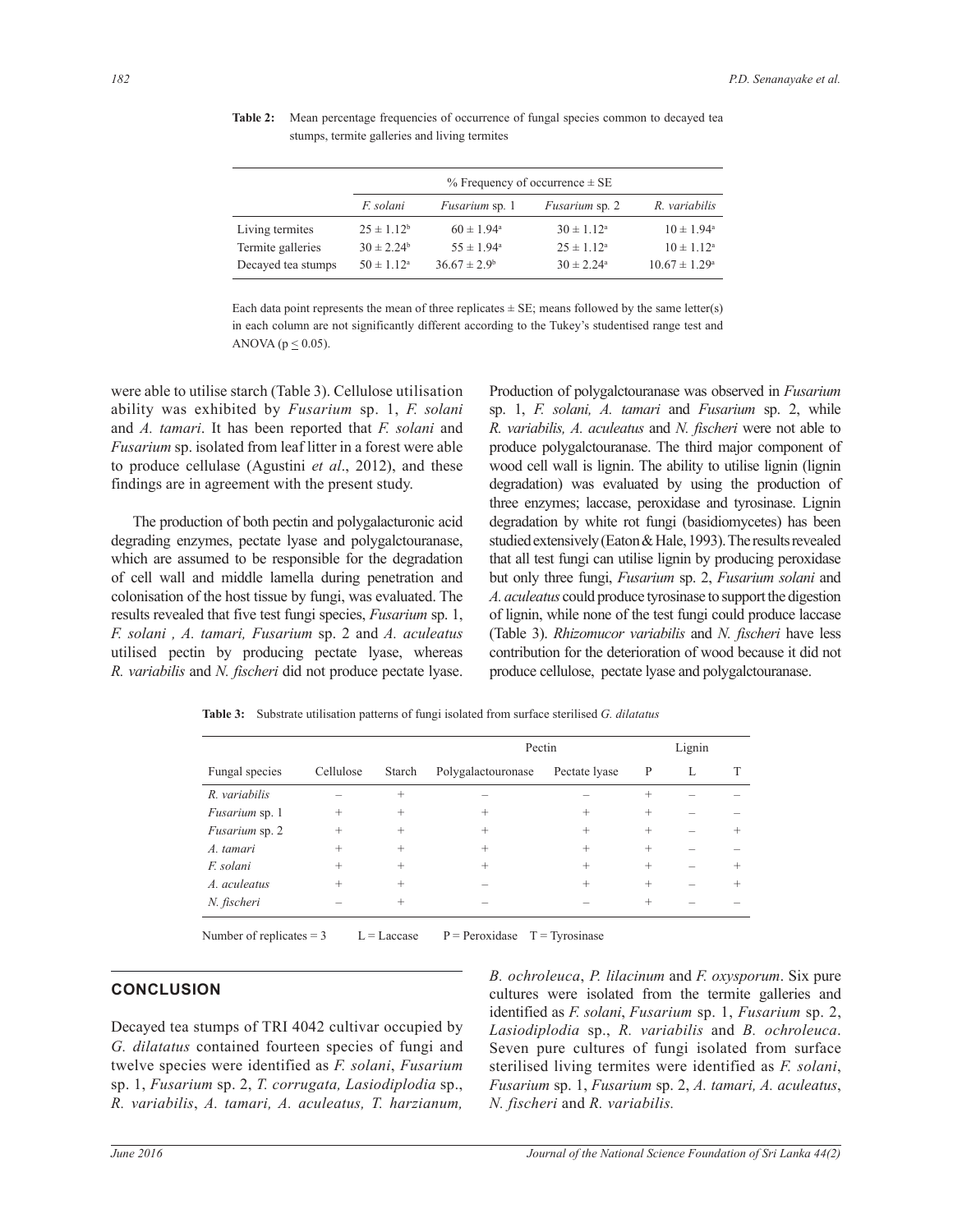The results showed that *F. solani*, *Fusarium* sp. 1, *Fusarium* sp. 2, *A. tamari* and *A. aculeatus* could utilise cellulose when they grow in cellulose containing medium. Starch utilisation of wood decaying fungi indicated that all the test fungal species have the ability to digest starch when they grow in starchy medium. *F. solani*, *Fusarium*  sp. 1, *Fusarium* sp. 2 and *A. tamari* could produce both polygalactouronase and pectate lyase to utilise pectin. The results also revealed that *A. aculeatus* produced only pectate lyase. *Rhizomucor variabilis* and *N. fischeri*  did not produce these two enzymes. Tests carried out for lignin degradation revealed that none of the test fungi produce laccase, while all the fungi were able to produce peroxidase. *Fusarium solani*, *A. aculeatus* and *Fusarium* sp. 2 were able to produce tyrosinase enzyme and the other four species of test fungi were negative for tyrosinase production.

 Observations of the substrate utilisation tests on pure substrates indicated that the test fungi could degrade structural components, cellulose, lignin and pectin, and the storage component starch in stems of the tea plant. Therefore, it will be useful if cultivar screening programme is evaluated for termite resistance as well as resistance to wood rot.

#### **REFERENCES**

- 1. Abdel-Raheem A. & Shearer C.A. (2002). Extra cellular enzyme production by freshwater ascomycetes. *Fungal Diversity* **11**: 1 − 19.
- 2. Agustini L., Efiyanti L., Faulina S.A. & Santoso E. (2012). Isolation and characterization of cellulase- and xylanaseproducing microbes isolated from tropical forests in Java and Sumatra. *International Journal of Environment and Bioenergy* **3**(3): 154 – 167.
- 3. Amirita A., Sindhu P., Swetha J., Vasanthi N.S. & Kannan K.P. (2012). Enumeration of endophytic fungi from medicinal plants and screening of extracellular enzymes. *World Journal of Science and Technology* **2**(2): 13 − 19.
- 4. Aukema B.H., Werner R.A., Haberkem K.E., Illman B.H., Clayton M.K. & Raffa K.F. (2005). Quantifying sources of variation in the frequency of fungi associated with spruce beetles: implications for hypothesis testing and sampling methodology in bark beetle symbiont relationships. *Forest Ecology and Management* **217**: 187 − 202. DOI: http://dx.doi.org/10.1016/j.foreco.2005.05.062
- 5. Balasooriya A. (1998). Study of wood rot in tea (*Camellia sinensis*) with special reference to that caused by *Nemania diffusa* (syn. *Hypoxylon vesticum*). *PhD thesis*, University of Peradeniya, Peradeniya, Sri Lanka.
- 6. Barnett H.L. (1960). *Illustrated Genera of Imperfect Fungi*, 2nd edition, pp. 225. Burgess Publishing Company, Minnesota, USA.
- 7. Beard R.L. (1974). Termite biology and bait-block method of control. *Connecticut Agricultural Experiment Station Bulletin 748*. Connecticut Agricultural Experiment Station, New Haven, Connecticut, USA.
- 8. Cornelious M.L., Daigle D.J., Connick W.J., Parker A. & Wunch K. (2002). Responses of *Coptotermes formosanus* and *Reticulitermes flavipes* (Isoptera: Rhinotermitidae) to three types of wood rot fungi cultured on different substrates. *Journal of Economic Entomology* **95**(1): 121 – 128. DOI: http://dx.doi.org/10.1603/0022-0493-95.1.121
- 9. Domsch K.H., Gams W. & Anderson T.L. (1993). *Compendium of Soil Fungi*, volume 1 and 2, pp. 859. Academic Press, New York, USA.
- 10. Eaton R.A. & Hale M.D.C. (1993). The formation of wood. *Wood, Decay, Pests and Protection*, pp. 1 − 35. Chapman and Hall, London, UK.
- 11. Eggins H.O.W. & Pugh G.H.F. (1961). Isolation of cellulose decomposing fungi from soil. *Nature* **193**: 94 − 95. DOI: http://dx.doi.org/10.1038/193094a0
- 12. Esenther G.R., Allen T.C., Cassida J.E. & Shenefelt R.D. (1961). Termite attractant from fungus-infected wood. *Science* **134**: 50. DOI: http://dx.doi.org/10.1126/science.134.3471.50
- 13. Felgel T.W. (1980). Semi permanent microscope slides of micro fungi using sticky tape technique. *Canadian Journal of Microbiology* **26**: 551 − 553. DOI: http://dx.doi.org/10.1139/m80-095
- 14. Guo L.D., Huang G.R., Wang Y., He W.H., Zeng W.H. & Hyde K.D. (2003). Molecular identification of which morphotype strains of endophytic fungi from *Pinus tubulaeformis*. *Mycological Research* **107**: 680 − 685. DOI: http://dx.doi.org/10.1017/S0953756203007834
- 15. Hankin L. & Anagnostakis L. (1975). The use of solid media for detection of enzyme production by fungi. *Mycologia* **67**: 597 − 607.

DOI: http://dx.doi.org/10.2307/3758395

- 16. Hendee E.C. (1933). The association of the termites, *Kalotermes minor*, *Reticulitermes hesperus* and *Zootermopsis angusticollis* with fungi*. University of California Publications in Zoology*, volume 39, no. 5, pp. 111 − 134. University of California Press, California, USA.
- 17. Henrik H.D.F., Anders A. & Duur K.A. (2005). *Termitomyces* sp. associated with the termite *Macrotermes natalensis* has a heterothallic mating system and multinucleate cells. *Mycological Research* **109**(3): 314 – 318. DOI: http://dx.doi.org/10.1017/S0953756204001844
- 18. Jayasimha P. (2006). Interactions between Formosan subterranean termites, brown rot fungus (*Gloeophyllum trabeum*) and some of the fungi present in the termite integument and gut. *MSc thesis*, Louisiana State University, USA.
- 19. Kaarik A. (1965). The identification of the mycelia of wood decay fungi by their oxidation reactions with phenolic compounds. *Studia Forestalia Suecia* **30**: 5 − 61.
- 20. Kannangara B.T.S.D.P., Rajapaksha R.S.C.G & Paranagama P.A. (2009). Nature and bioactivities of endolichenic fungi